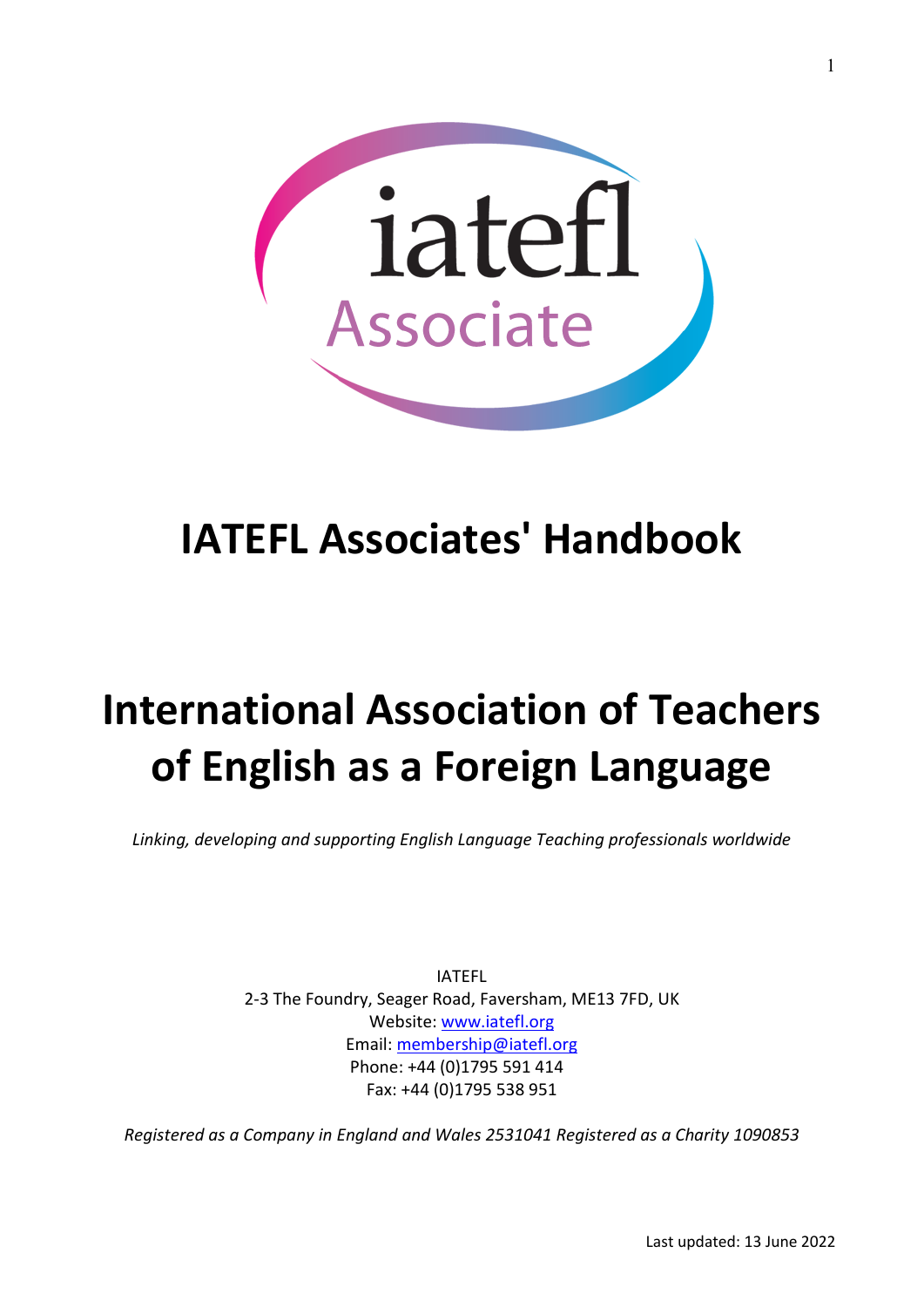# **Contents**

| <b>Title</b>                                                                                                                  | Page           |
|-------------------------------------------------------------------------------------------------------------------------------|----------------|
| 1. Introduction to the Associates'                                                                                            | 3              |
| 2. Aims of the IATEFL Associates' scheme                                                                                      | 4              |
| 3. Conditions and procedures to become<br>an IATEFL Associate                                                                 | 4              |
| 4. Areas of co-operation                                                                                                      | 5              |
| 5. Wider Membership Scheme (WMS)                                                                                              | $\overline{7}$ |
| 6. IATEFL Special Interest Groups (SIGs)                                                                                      | $\overline{7}$ |
| 7. IATEFL Staff, Volunteers and Associates'<br>(SVA) Networking Evening and<br>Associates' Day at IATEFL Annual<br>Conference | 8              |
| 8. IATEFL Associates' eBulletin & Voices                                                                                      | 9              |
| 9. IATEFL Projects                                                                                                            | 9              |
| 10. Communication between IATEFL and<br>Associates'                                                                           | 9              |
| 11. Frequently asked questions                                                                                                | 10             |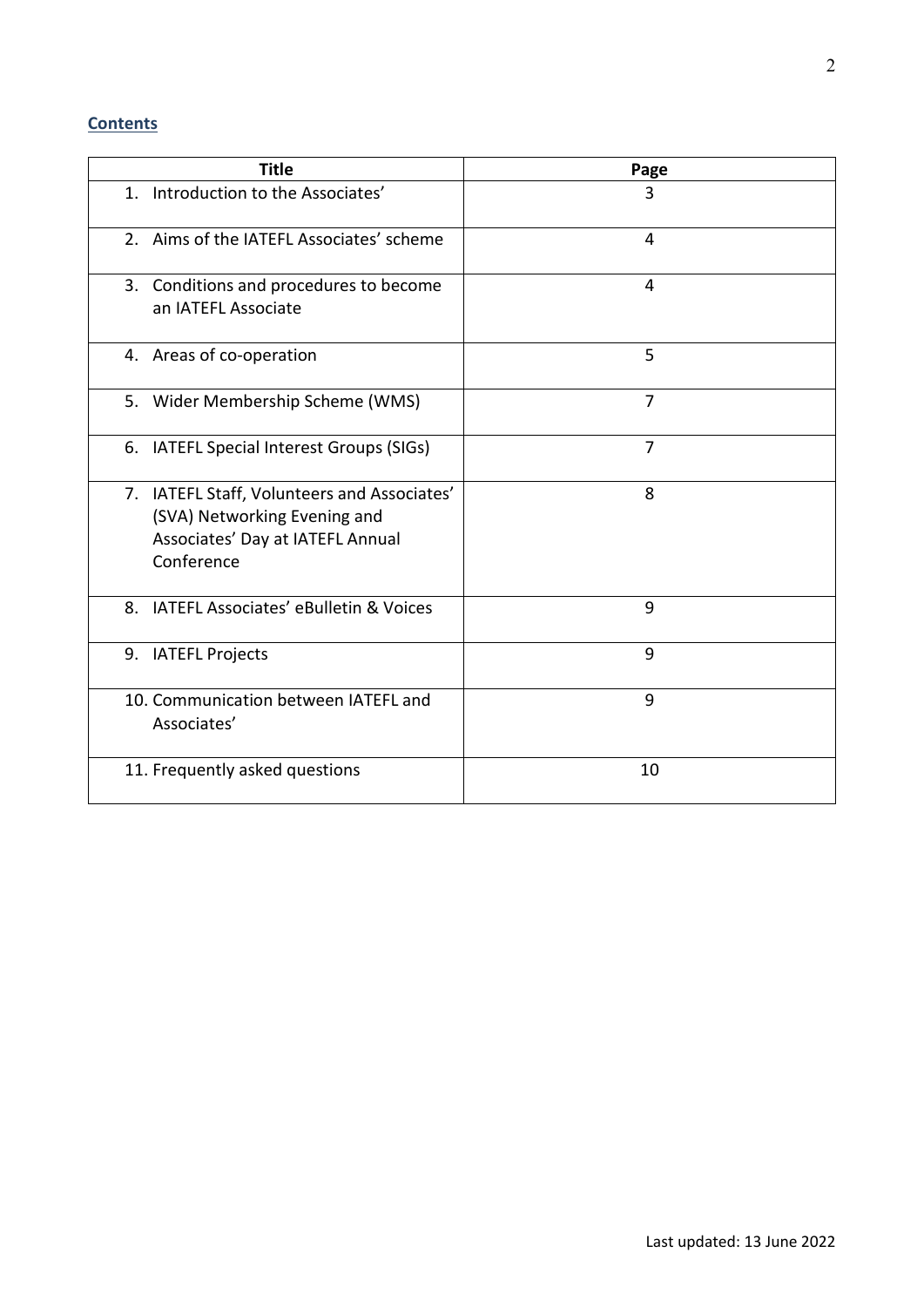#### **1. Introduction to the Associates**

Jean Theuma, IATEFL Associates Representative & Trustee

If you are reading this handbook, the chances are that you are either thinking of becoming an IATEFL Associate, have recently completed the procedure and are newly associated, or are just dipping into the content to find out about a procedural matter. On all counts I would like to extend a warm welcome to your Teachers' Association (TA) and to outline the principle ways in which I feel you might benefit through the relationship with IATEFL. Please do feel you can approach me at any time with questions and suggestions.

Being an IATEFL Associate helps a TA to link up with many other similar organisations operating in different areas of the world. I am proud to say that IATEFL's Associate network covers a diverse range of countries and regions, and is constantly expanding and evolving. Although we are all working in different settings, there are also many similarities in the kinds of problems we face – it is such a great help having the opportunity to discuss important issues relating to the daily running of a TA with like-minded colleagues.

My role is to make sure that all TAs are able to utilise their Associate status with IATEFL and to liaise with each other on issues of joint interest. The primary ways in which we communicate with each other is through email, the IATEFL Associates eBulletin, the IATEFL Associates twitter account (@IATEFLAssociate), and at the Associates' day at the IATEFL annual conference each year.

You can find more information on all of these in this handbook. Additionally, we are constantly developing information and services that we hope will help TAs in very practical ways. We are always on the lookout for new suggestions, so please do let us know if you have a particular need in your TA.

It is IATEFL's priority to widen membership as much as possible globally and to see as many TAs in different countries represented among the voices of our Associates. For that reason, this handbook provides guidelines on how IATEFL and local TAs might collaborate. However, it should be noted that these are guidelines only, and each individual TA can always contact me to negotiate their individual status, particularly in the case of new or fledgling TAs who are in the process of setting up.

Once you have read the handbook, if you are interested in becoming an associate of IATEFL, you simply need to complete and sign the IATEFL Associate Agreement and questionnaire and send it to the IATEFL Head Office in Faversham, UK.

I look forward to welcoming you on board!

Jean Theuma **IATEFL Associates' Representative** [associaterep@iatefl.org](mailto:associaterep@iatefl.org)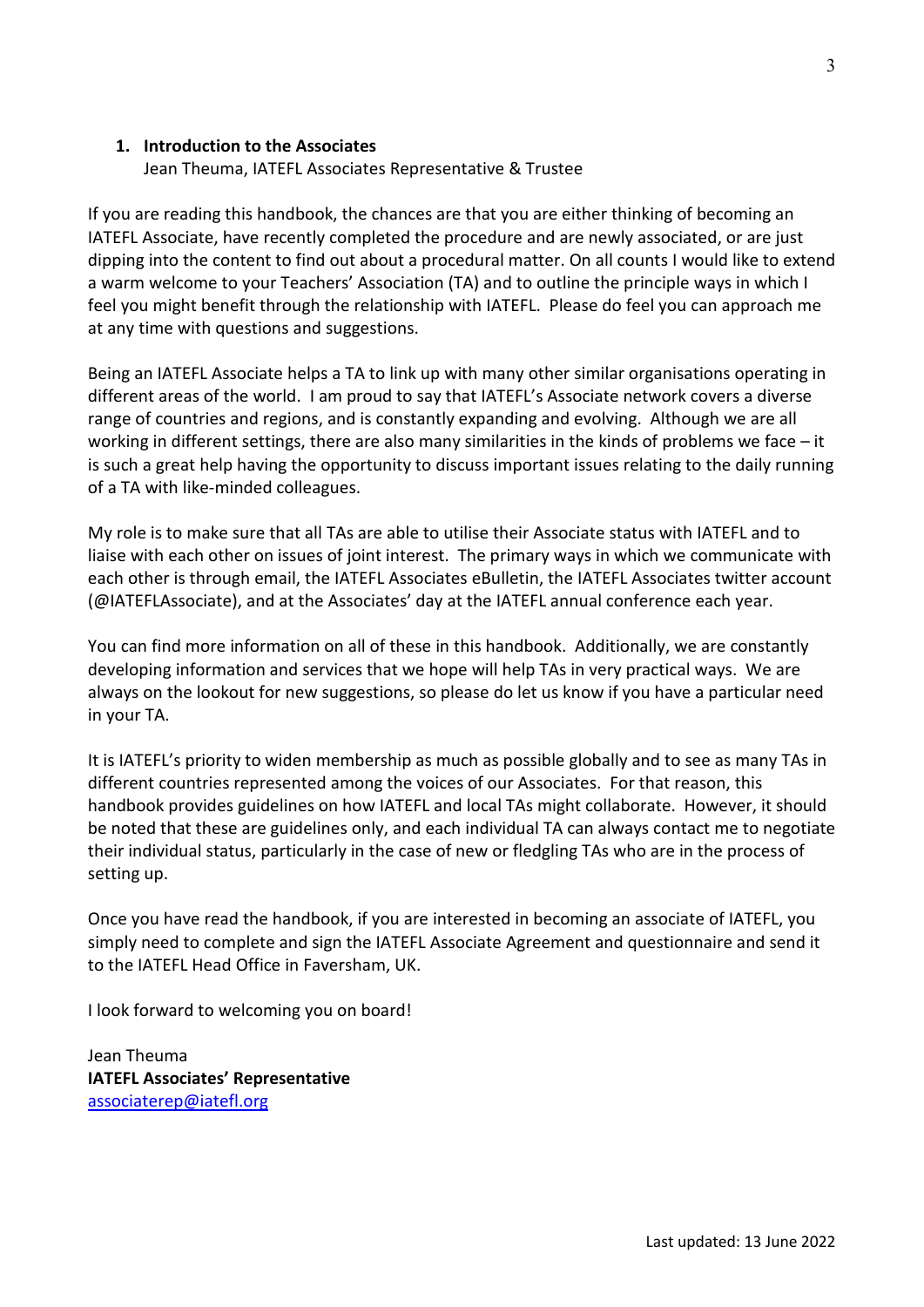# **2. Aims of the IATEFL Associates' scheme**

# *2.1 On behalf of IATEFL*

IATEFL's mission is *linking, developing and supporting English Language Teaching professionals worldwide.*

To achieve this, it is committed to:

- Linking ELT professionals
- Developing an international community of professional interests
- Supporting ELT activities at a regional, national and international level
- Widening access to IATEFL's network and resources to colleagues globally, with particular emphasis on those facing financial hardship

In order to realise its mission, it is in the interest of IATEFL to create and maintain contacts with language teaching associations around the world and to co-operate with them as IATEFL Associates, within the limits of the resources available to IATEFL.

# *2.2 On behalf of the Associate organisation*

The Associate organisation believes that, in the interest of fulfilling its own mission, it should be an Associate of IATEFL in order to benefit from, and contribute towards, IATEFL's international community of professional contacts, and so develop and maintain contact with like-minded teachers' associations around the world.

### **3. Conditions and procedures to become an IATEFL Associate**

# *3.1 The definition of an IATEFL Associate*

An IATEFL Associate is a professional organisation association of teachers of English (not an individual person) which has signed an Associate Agreement with IATEFL.

An IATEFL Associate is a membership organisation.

### *3.2 Criteria for becoming an IATEFL Associate*

The aims and ethos of the association wishing to become an IATEFL Associate should, where possible, be in keeping with those of IATEFL, as expressed in the IATEFL mission (*2.1* and *2.2*). It is hoped that all IATEFL Associates operate in a democratic way and have a rotational Executive Board and regular meetings where members are able to express their opinions on the running of the organisation. It is also hoped that policies and procedures be available to those members for comment.

IATEFL does not direct potential Associates to ensure a minimum number of members. However, it does advise that the number of members enables the potential IATEFL Associate to function effectively and to have an open and transparent election with a rotational board as stated above. In the case of fledgling organisations, it is recognised that this may take slightly longer to achieve.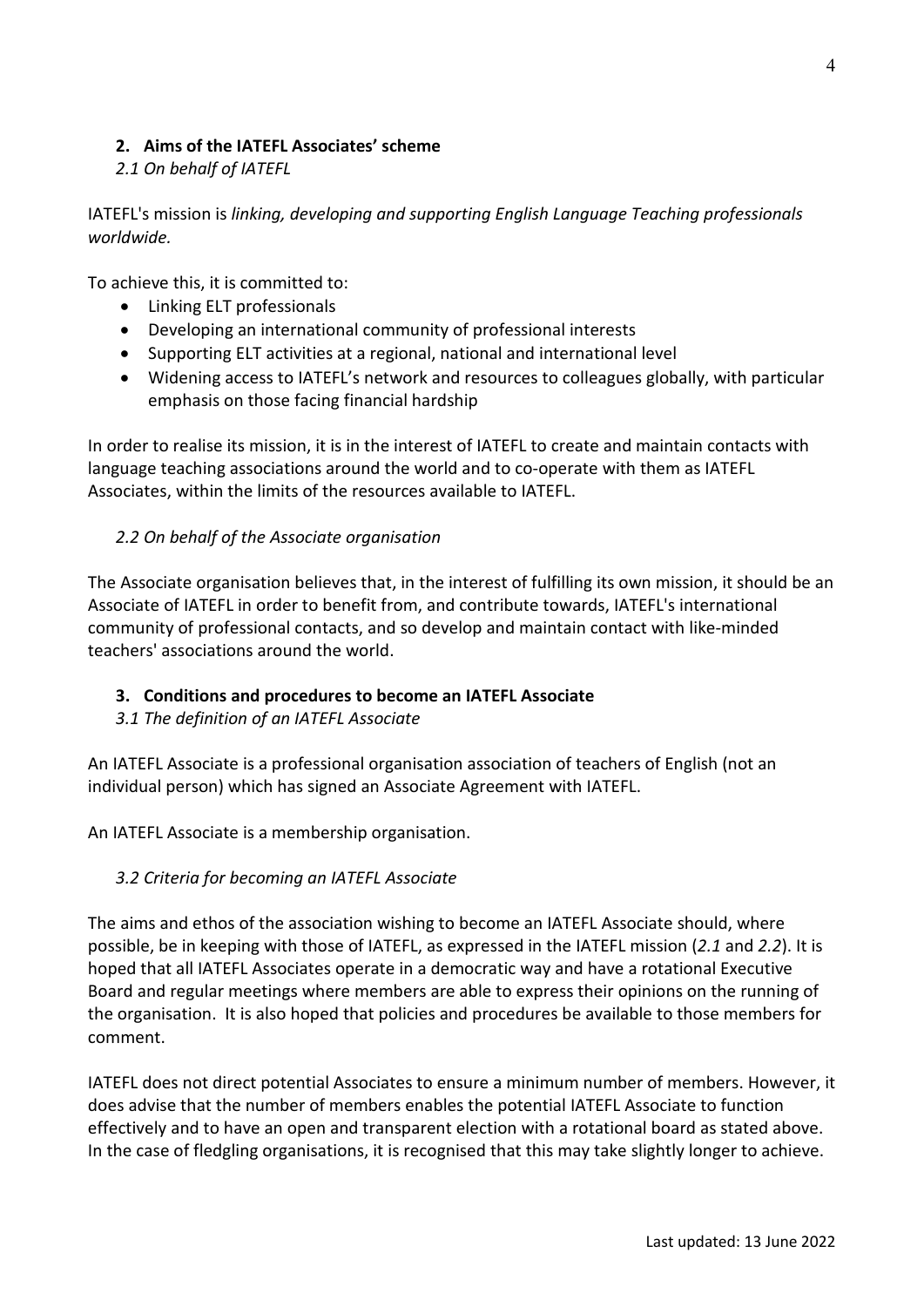### *3.3 Use of the IATEFL name and logo by the Associates'*

It is not permitted for the Association to use the IATEFL name before or after the name of their country. *E.g. IATEFL Scotland*.

It is not permitted for the Association to use the IATEFL logo in the design of the logo for their Association, as the IATEFL logo is a UK registered trademark.

Any IATEFL Associate can use the words NAME OF ASSOCIATION followed by *IATEFL Associate* or the IATEFL Associates' logo (email [membership@iatefl.org](mailto:membership@iatefl.org) for the logo to be sent to you).

IATEFL reserves the right to withdraw the use of the IATEFL name and IATEFL Associate logo at any time.

# *3.4 Procedures for becoming an IATEFL Associate*

Initially, IATEFL and the potential Associate will need to exchange information and discuss the appropriateness and practicality of co-operating with each other.

IATEFL will ask the potential Associate to fill out a simple questionnaire and Associate Agreement, which will contain basic information about that Association, its members and practices. IATEFL also strongly encourages the potential Associate to carefully consider the mission and vision of IATEFL to ensure that fundamental values and approaches are shared.

If it is considered appropriate and practical by both parties, the Associate Agreement will be signed.

The Associate Agreement will be renewable every three years by the respective associations in accordance with the criteria of the scheme and IATEFL will contact the Associate, via email, when the agreement is due to expire. The Associate is required to complete the questionnaire and agreement again to be consideration for renewal.

### **4. Areas of co-operation**

*4.1 Associate Agreement: areas of co-operation*

|                         | <b>IATEFL</b>                       | <b>Associate</b>                 |
|-------------------------|-------------------------------------|----------------------------------|
| 1. Newsletter exchange  | Sends the Associate one copy        | Sends IATEFL one copy of each    |
|                         | of each issue of its magazine,      | issue of its newsletter - via    |
|                         | IATEFL Voices - either via          | email or post                    |
|                         | email or post as outlined in        | (membership@iatefl.org or        |
|                         | the Associate Agreement.            | postal address on page 1).       |
| 2. Events and publicity | Sends the Associate a copy of       | Sends listings of its events for |
|                         | <b>IATEFL Voices and the IATEFL</b> | inclusion in the IATEFL          |
|                         | eBulletin so that the               | magazine IATEFL Voices and       |
|                         | Associate can list its events in    | on the IATEFL website to         |
|                         | the Associate's newsletter.         | membership@iatefl.org            |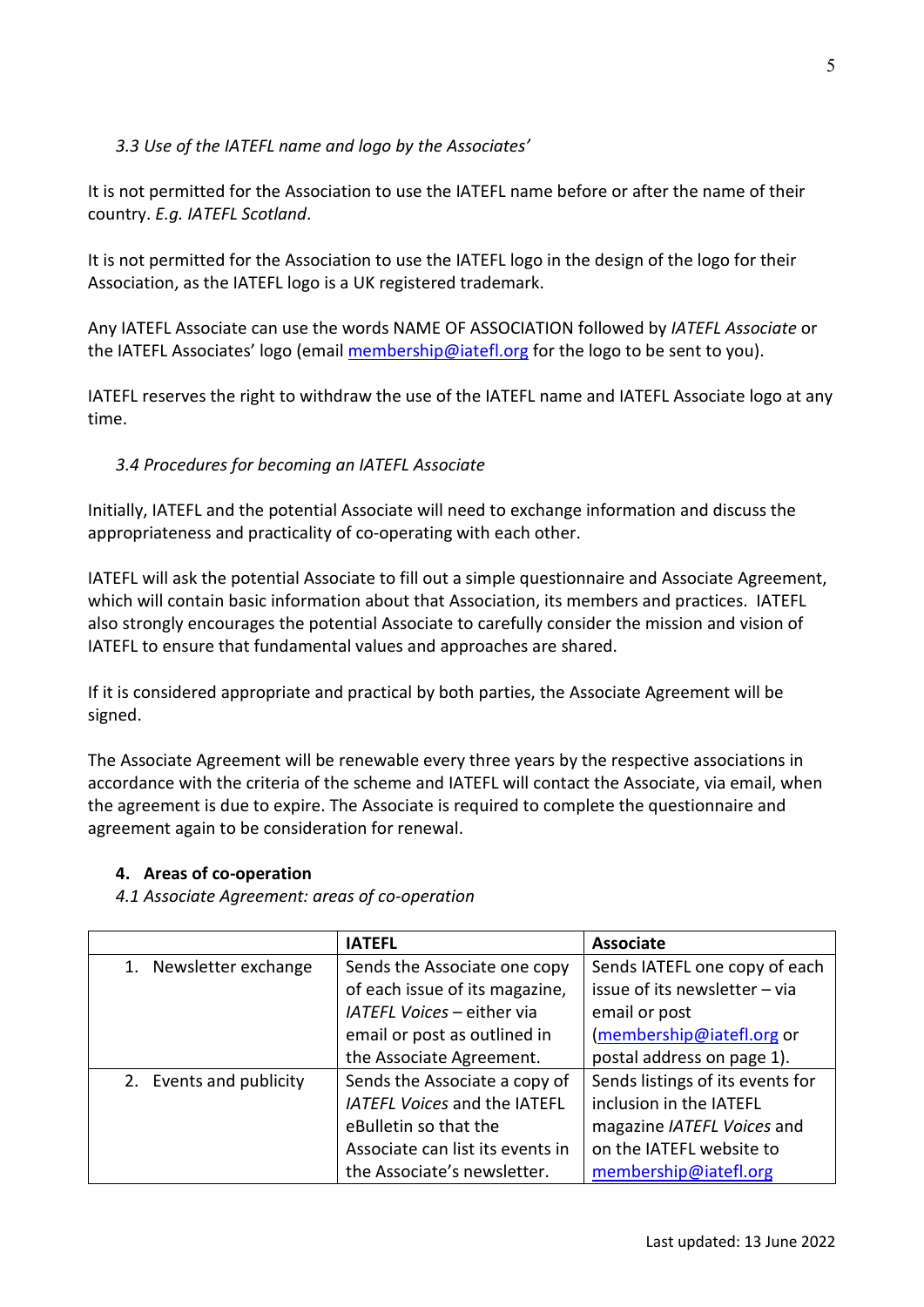|                         | Publicises the Associate's    | Sends listings of its events for |
|-------------------------|-------------------------------|----------------------------------|
|                         | events on the IATEFL website, | inclusion in the IATEFL          |
|                         | in the IATEFL Associates      | Associates' eBulletin to         |
|                         | eBulletin and in IATEFL       | associaterep@iatefl.org          |
|                         | Voices.                       | Publicises IATEFL events in its  |
|                         |                               | newsletter.                      |
| 3. Information exchange | Publicises the Associate's    | Publicises IATEFL membership     |
|                         | membership and events at      | and events at its own events,    |
|                         | IATEFL events, with printed   | with printed information         |
|                         | information available at the  | about IATEFL available at the    |
|                         | Associates' stand where       | registration desk or another     |
|                         | possible, and at Associates'  | stand and where possible, to     |
|                         | day at the annual conference. | make a short announcement        |
|                         | Keeps the Associate up-to-    | using the IATEFL Powerpoint      |
|                         | date with changes to contacts | presentation.                    |
|                         |                               | Keeps IATEFL up-to-date with     |
|                         |                               | changes to the IATEFL key        |
|                         |                               | contact for the Associate,       |
|                         |                               | including current email          |
|                         |                               | address.                         |

#### *4.2 IATEFL membership types*

There are 6 membership types;

| Individual - Full                              |
|------------------------------------------------|
| Individual - Student                           |
| Individual - Retired                           |
| Individual - Early Career Teacher (ECT)        |
| Institutional                                  |
| Associate - only available to IATEFL Associate |
| Organisations                                  |

For full details of current membership rates visit www.iatefl.org

#### *4.3 Associate membership (formerly Basic membership)*

Associate membership is a special discounted membership available to members of an IATEFL Associate only.

The IATEFL Membership Officer will send a unique discount code, to purchase Associate membership, directly to all IATEFL Associates', via email, in August/September each year. This can be distributed to the Associate's members to use.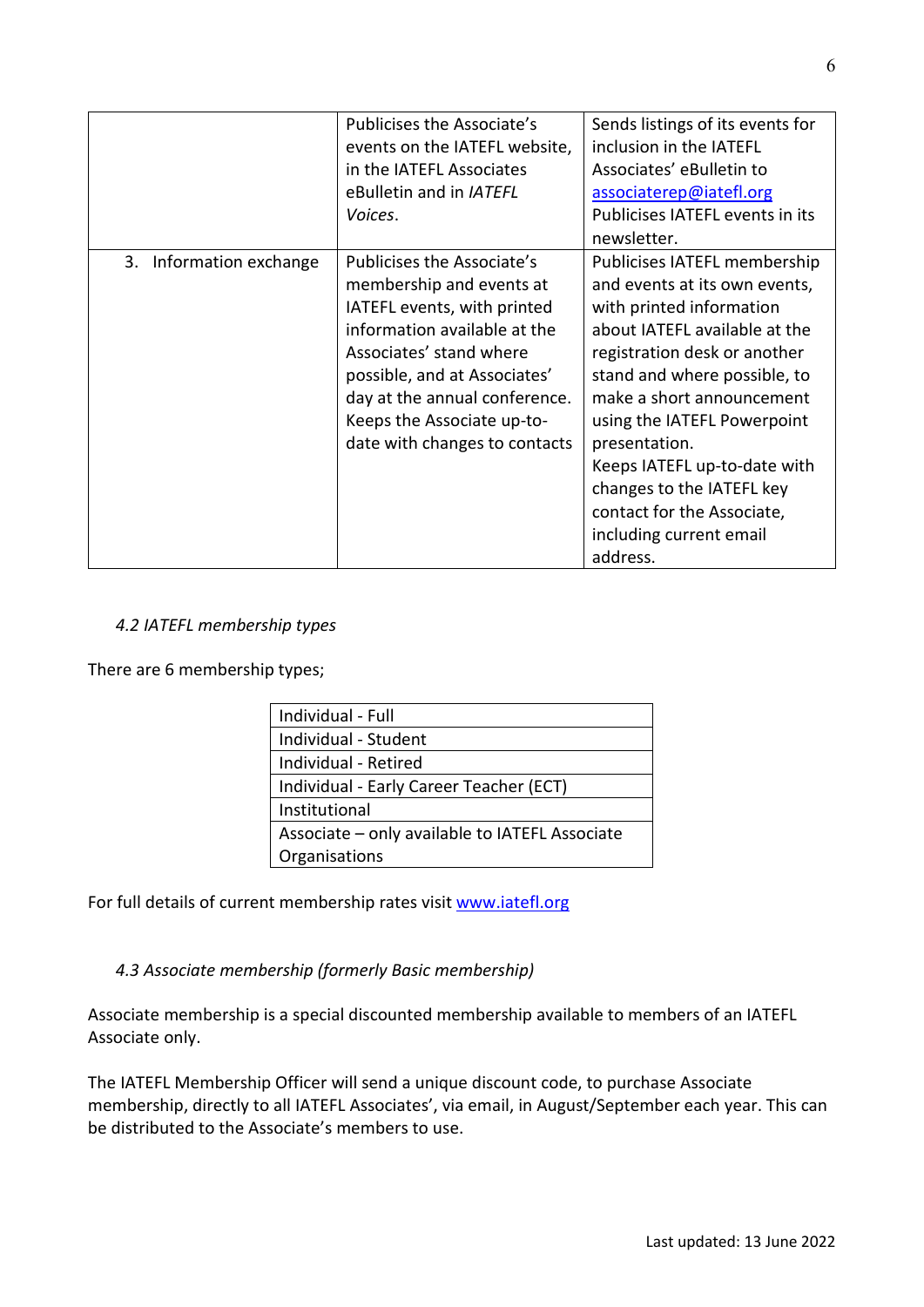#### **5. Wider Membership Scheme (WMS)**

The IATEFL Wider Membership Scheme (WMS) was set up to help the international ELT community reach out to teachers in parts of the world who need additional financial support. The WMS aims to provide teachers access to professional development opportunities that may otherwise be beyond their means.

WMS members pay a reduced rate for their IATEFL Associate Membership, with the WMS fund subsidising the difference between the reduced rate and the full cost of the Associate Membership. This reduced rate is determined by the WMS Committee, based on information provided by the Associate.

One of the features of the scheme is that it is open to IATEFL Associates to contribute to the scheme, if they can afford to, rather than seek its support. All donations are used to swell the fund and make membership of IATEFL accessible to more teachers.

An invitation to apply for this scheme is sent to IATEFL Associates' in January each year.

For more information visit [www.iatefl.org](http://www.iatefl.org/)

#### **6. IATEFL Special Interest Group (SIGs)**

IATEFL's Special Interest Groups (SIGs) play a major role in the Associations activities; organising events online and around the world as well as producing newsletters with cutting edge articles in their various specialist fields.

To find out more about SIGs or to contact them regarding potential event collaboration visit [www.iatefl.org](http://www.iatefl.org/)

There are 16 IATEFL SIGs;

| <b>Business English (BE)</b>                 |
|----------------------------------------------|
| ESOL                                         |
| English for Specific Purposes (ESP)          |
| Global Issues (GI)                           |
| <b>Inclusive Practices &amp; SEN (IPSEN)</b> |
| Learner Autonomy (LA)                        |
| Leadership and Management (LAM)              |
| Literature (Lit)                             |
| Learning Technologies (LT)                   |
| Materials Writing (MaW)                      |
| Pronunciation (Pron)                         |
| Research (Re)                                |
| Teacher Development (TD)                     |
| <b>Teacher Training and Education (TTEd)</b> |
| Testing, Evaluation and Assessment (TEA)     |
| Young Learners and Teenagers (YLT)           |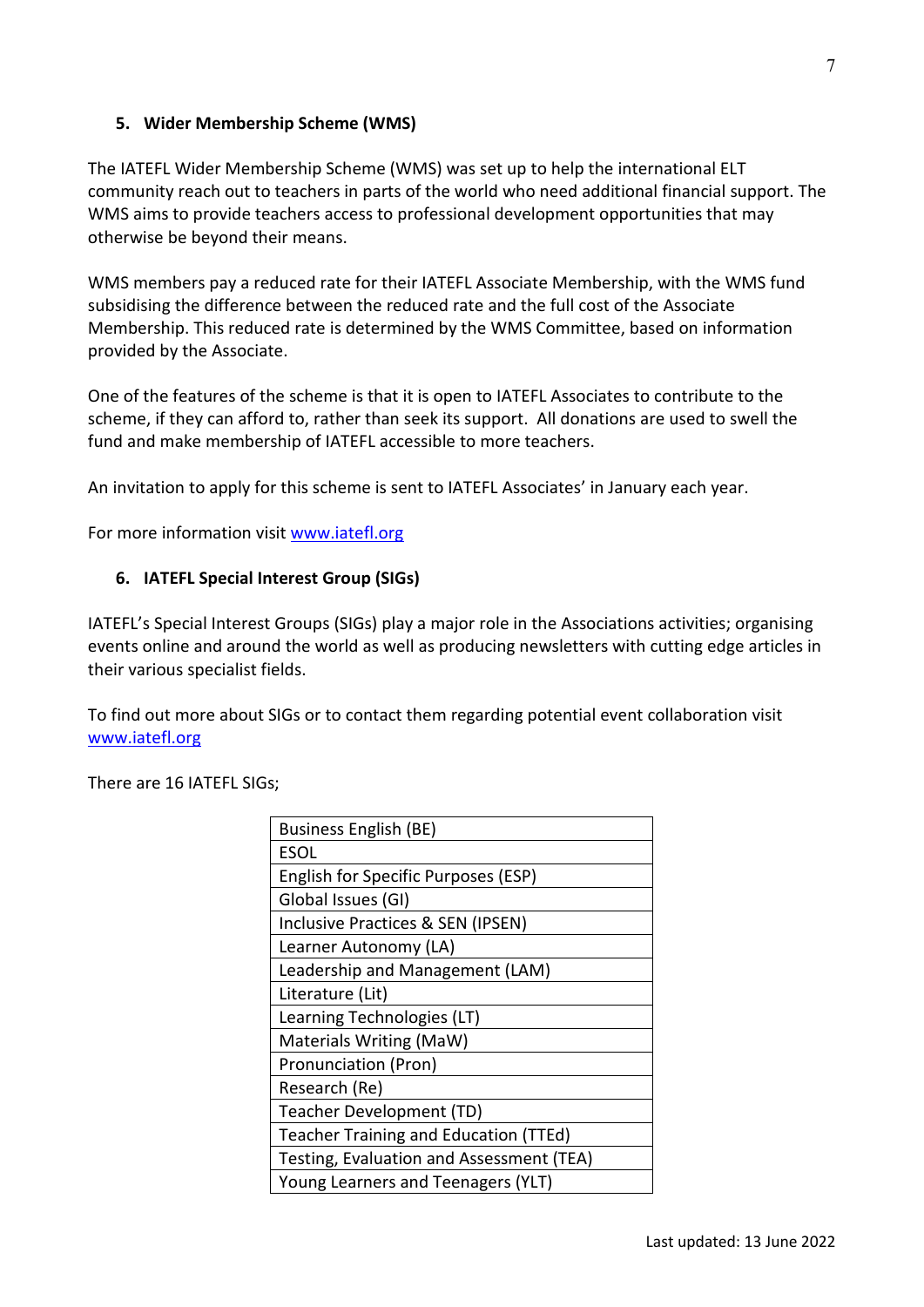# **7. Associates' Day at IATEFL Annual Conference**

At the IATEFL Annual Conference, each Associate is invited to send one representative to the Associates' day – who is then able to attend the rest of the conference free of charge.

The Associates' day is a special day set aside for the IATEFL Associates. It provides a chance for as many IATEFL Associate representatives as possible to meet and discuss important issues of interest, and to share experiences as well as good practice about how to overcome the many everyday challenges faced by teaching associations.

Each year, the Associates' Representative (currently Jean Theuma) asks the TAs for suggestions of what to include on the agenda and arranges a number of sessions on areas of interest. Other key members of IATEFL are invited to facilitate these sessions to ensure the widest range of perspectives. Please contact the IATEFL Associates' Representative if you have any particular ideas regarding the content of any future Associate days.

All IATEFL Associates' have the opportunity to showcase their Association at the IATEFL Associates' stand at the annual conference. Information on how to do this is sent to all Associate representatives in the run-up to the annual conference and can include flyers, newsletters, badges, pens and other marketing material. For those Associations unable to send a representative they can also showcase their Association in this way.

#### *7.1 Conference exchange*

**IATEFL** provides free registration every year at the IATEFL Annual Conference for one representative of the Associate who will attend the Associates' Day and related meetings. A Representative of IATEFL (not necessarily a speaker) should, where possible, attend an Associate's Conference at least once every three years or however often is possible.

**The Associate** offers free registration at the Associate's conference for an IATEFL Representative every year.

A Representative of the Associate (not necessarily a speaker) should attend the International IATEFL Conference at least once every three years or however often is possible.

### **8. IATEFL Associates' eBulletin & 'IATEFL Voices'**

The IATEFL Associates' eBulletin provides information for all Associates on forthcoming events, both around the world and online. In doing this, we hope to encourage collaboration between associates at a national, regional and international level. IATEFL Associates' are encouraged to send information about their forthcoming events, which can be included in the eBulletin to [associaterep@iatefl.org.](mailto:associaterep@iatefl.org)

Further collaboration between the IATEFL SIGs and Associates is also something we hope to address with our eBulletin. The wealth of knowledge contained within all 16 SIGs and over 120 Associates can be shared amongst us all through conferences, webinars, training and many other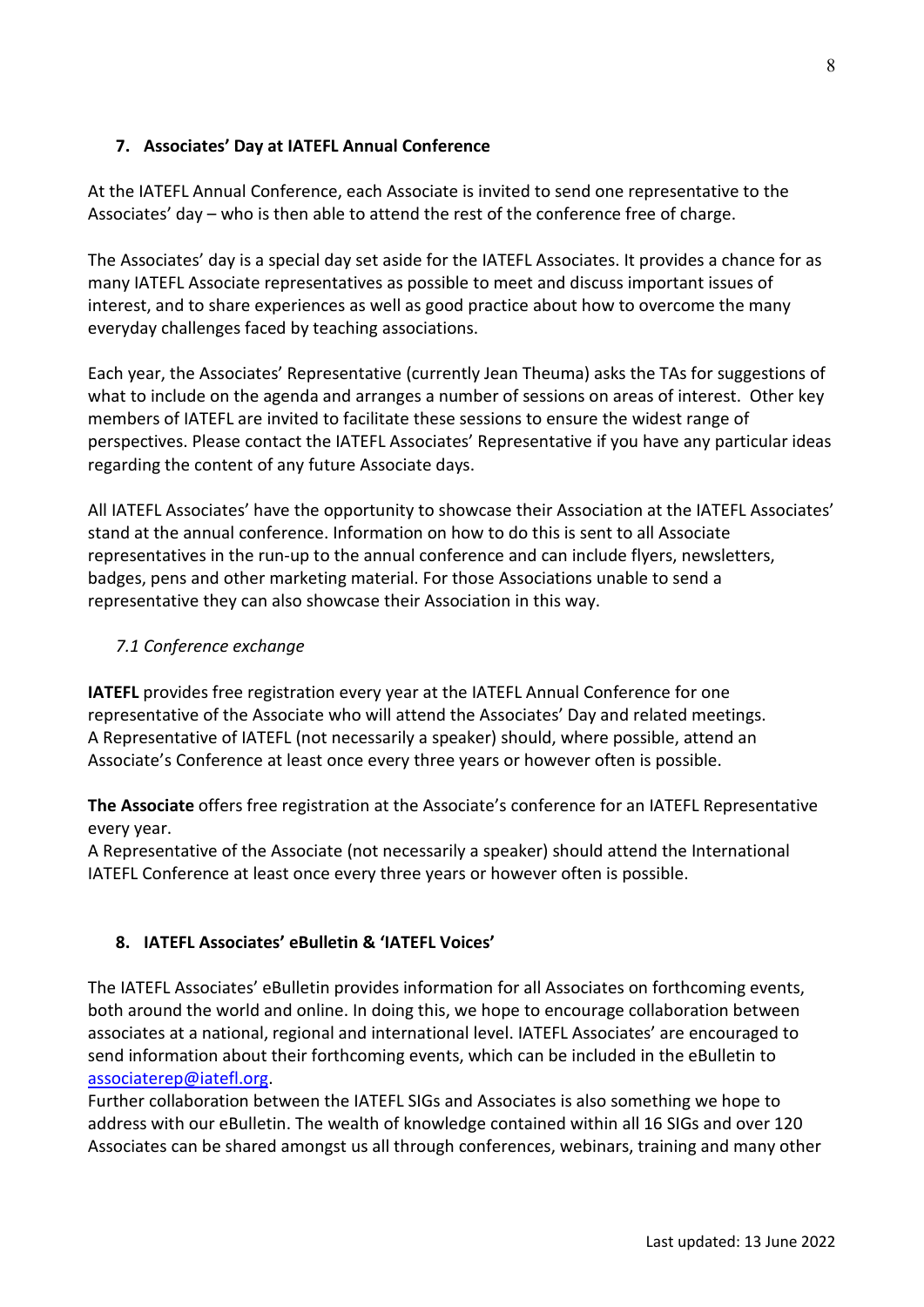avenues. We hope that the eBulletin will provide the platform to develop and strengthen these relationships.

IATEFL Associates' also have a section reserved in the bi-monthly magazine 'IATEFL Voices', to share information about their teaching association, including updates and reports about activities and events which have taken place. A call for contributions is sent out ahead of time and we encourage everyone to get involved. Should you have an article you wish to submit, please send it to [editor@iatefl.org](mailto:editor@iatefl.org) for consideration.

#### **9. IATEFL Projects**

The aim of this scheme is to offer our Associates' the opportunity to apply for small grants that will enable them to make a difference to language learning in their local context that would not be possible without this support.

This is part of IATEFL's mission to link, develop and support English language teaching professionals worldwide. It is expected that a project will reach a broad community of English language teachers and give the opportunity for less experienced teachers to take an active role. As part of the proposal it must be made clear how the outcomes will be evaluated and disseminated.

For further information about IATEFL Projects and how to apply visit [www.iatefl.org](http://www.iatefl.org/)

#### **10. Communication between IATEFL and Associates'**

In order for communication to be effective between your Association and IATEFL there needs to be a person on your committee who is in charge of this.

The IATEFL key contact for Associates' is the IATEFL Membership Officer – Ewa Minkowska, who can be contacted vi[a membership@iatefl.org](mailto:membership@iatefl.org) or by telephoning the office on +44 (0)1795 591414 Monday to Friday between the hours of 0900 and 1700 (UK time) and the IATEFL Associates' Representative – Jean Theuma, [associaterep@iatefl.org](mailto:associaterep@iatefl.org)

If someone else takes over from your key contact person named on the IATEFL Associate Agreement, or there is a change of address/email address, please inform the IATEFL Membership Officer as soon as possible.

#### **11. Frequently asked questions**

• Is an Associate organisation obliged to recruit IATEFL members?

No, it isn't, this is optional. IATEFL recognises the Associates must also invest time in recruiting their own members at a local level. However, it is hoped that each organisation can assist the other in expanding our respective membership bases.

• Can anyone buy a Special Interest Group (SIG) newsletter?

No, the SIG newsletters are not for sale and are only available to members of the SIG. Individual members can add a SIG to their membership.